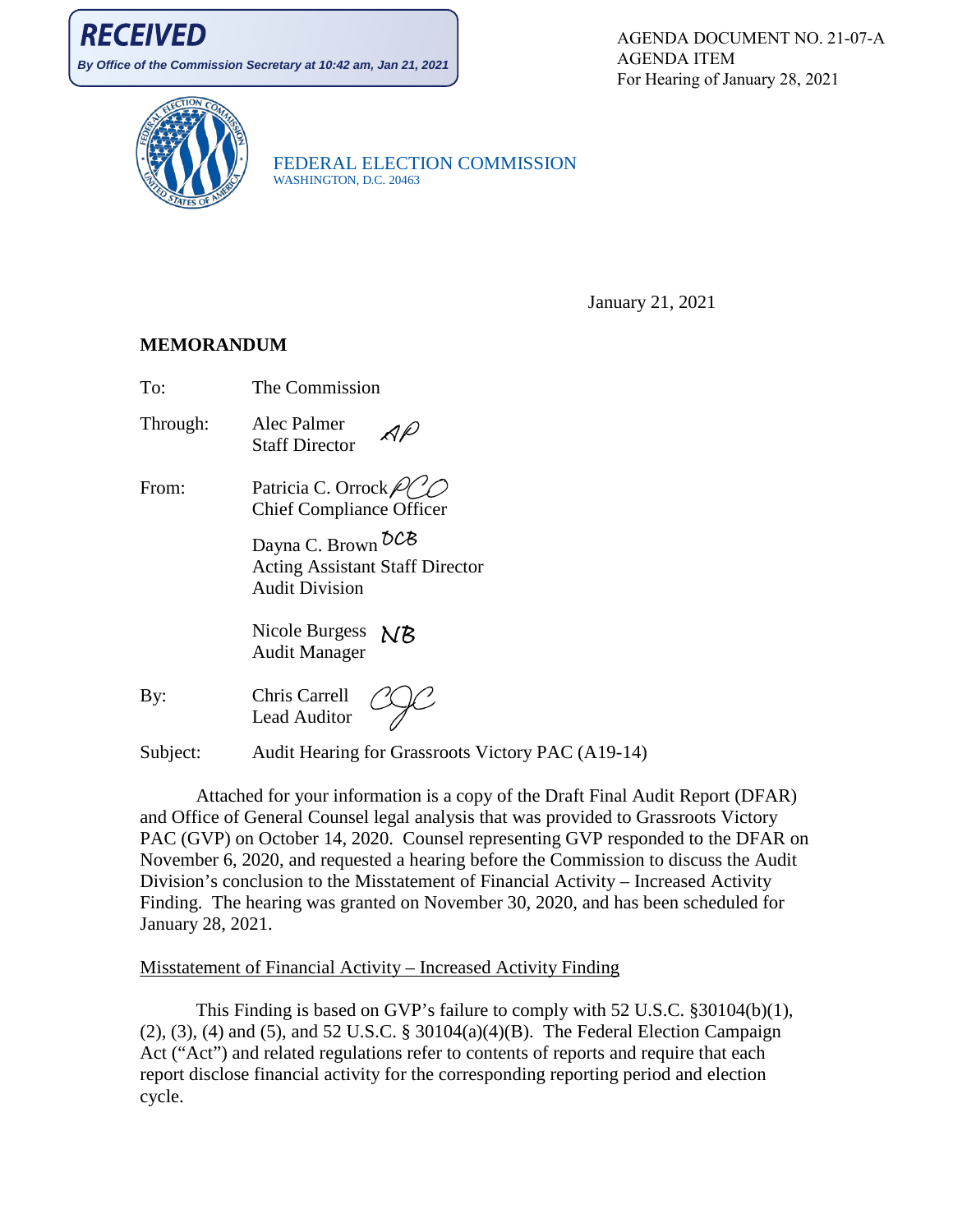In the Interim Audit Report (IAR), the Audit staff determined, based on bank records provided by GVP, that the committee understated its disbursements by \$106,674 on its original reports filed with the Commission over the two-year period ending December 31, 2018. Most of the understatement (\$98,342) was due to GVP not reporting any disbursements from May 2017 through November 2017. GVP subsequently amended its reports in August 2018, prior to the October 2019 audit notification, to disclose the missing disbursements.

In response to the IAR, GVP stated the auditors found no new information that the Committee had not already disclosed to the Commission. GVP stated that it was not the audit that revealed its disbursements were understated by \$106,674 in calendar years 2017 and 2018, but rather GVP's proactive amendments in August 2018, prior to the audit. GVP explained that, in early 2018 they discovered unreported disbursements for its September, October, and November 2017 Monthly reports and amended those reports. To discover the source of these discrepancies GVP hired a compliance firm to review its past reports and financial activities. This review identified additional undisclosed disbursements as well as some previously reported contributions and disbursements that required amendment and resulted in GVP amending its reports in August 2018. GVP stated that the Interim Audit Report did not explain why the Audit staff worked from their original reports rather than their amended reports that were on the public record before the audit began. Further, GVP stated the Interim Audit Report should be modified to reflect that the GVP accurately disclosed its financial activity on its own volition, through amended reports that preceded the audit.

The DFAR concluded that GVP was correct in stating that in August 2018, prior to the October 2019 audit notification, it amended its disclosure reports to accurately disclose missing financial activity. However, the DFAR also highlighted GVP's responsibility to accurately and timely disclose all financial activity on the respective due date of the required report. As such, the Audit staff maintained that GVP's original reports understated its disbursements by \$106,674.

In response to the DFAR, GVP stated it twice asked the Audit staff to explain their choice to work from the original reports rather than the amended reports that were on the public record before the audit began. GVP reiterated that it identified undisclosed disbursements and amended its disclosure reports in August 2018 and indicated that the finding is unwarranted since GVP corrected its disclosure reports prior to the audit notification letter. Specifically, GVP stated:

A finding of "Misstatement of Financial Activity" therefore does not match what the audit actually found – the Committee accurately disclosed its financial activity on its own volition, through amended reports that preceded the audit. The Audit Division's own guidance says that a committee "can reduce the misstated amount by demonstrating that the audited reports were materially correct or misstated by a lesser amount prior to the audit notification letter."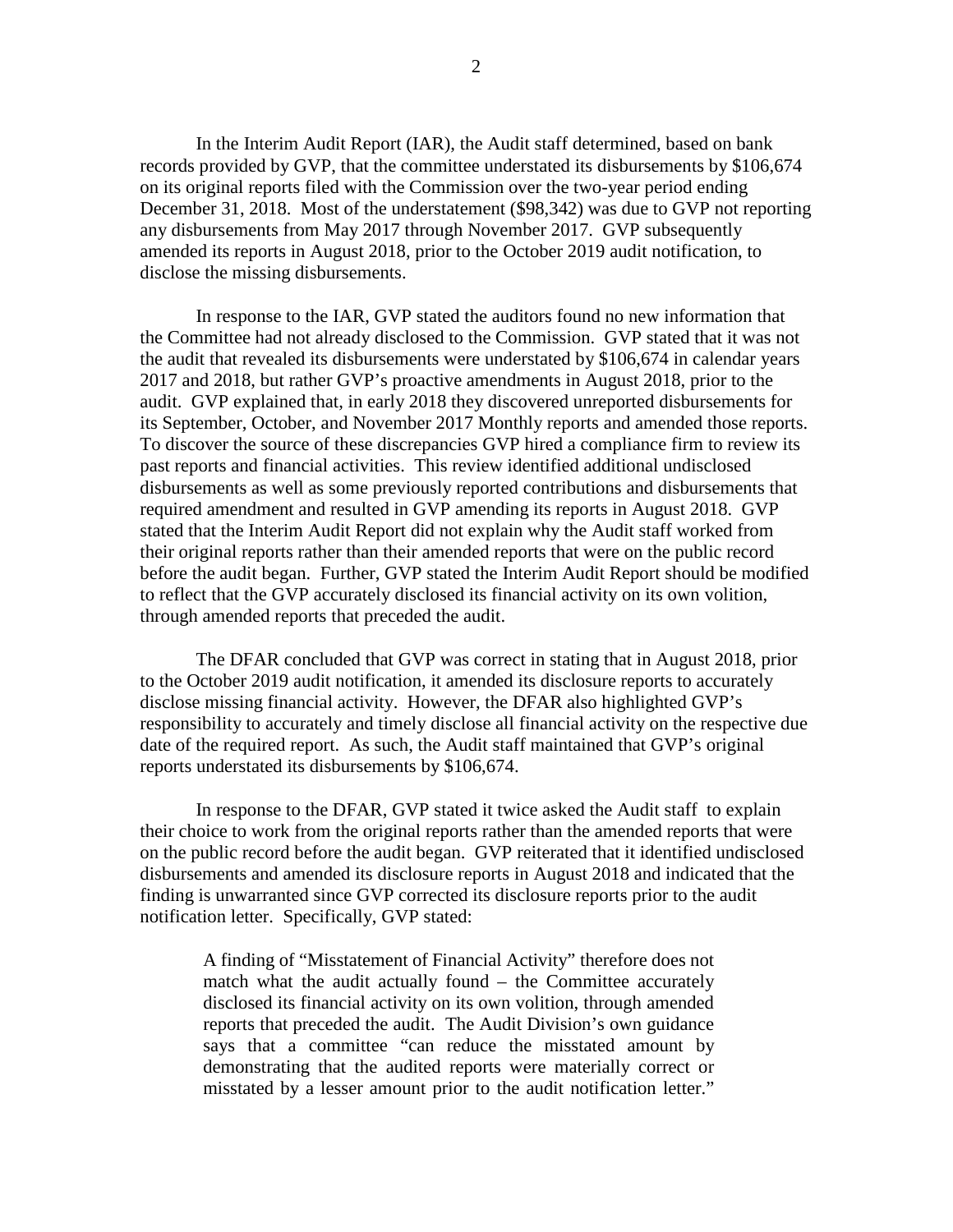Fed. Elec. Comm'n, *Audit Division 2017–2018 Materiality Thresholds*  at 28.

The Audit staff notes that, as stated in the IAR, GVP's bank activity was compared to its original reports and its amended reports in the course the audit. In addition, GVP's DFAR response cited the redacted Materiality Thresholds used for Misstatement Findings, which compare a committee's most recent reports filed, i.e. amended reports, to its bank activity. However, the Materiality Threshold for Misstatement Findings does not apply to the finding in this Audit Report, rather the Materiality Threshold for Increased Financial Activity, which compares a committee's original reports to it's bank activity is the applicable Materiality Threshold for the finding. The Increased Financial Activity threshold expressly states that this review will be performed for, "any Committee that was assigned RAD referral point(s) for 'increased reported activity' (Receipts or Disbursements)…." As GVP indicated in its exit conference, IAR and DFAR responses, the committee filed amended reports in 2018 to disclose previously missing financial activity, resulting in the disclosure of increased reported activity and the cooresponding assignment of RAD referral point(s). As such, a review of Increased Financial Activity was performed by the Audit staff in accordance with the Materiality Thresholds. Further, the increased activity met or exceeded the Critera for Inclusion in the Audit Report, resulting in the finding currently before the Commission.

Documents related to this audit report can be viewed in the Voting Ballot Matters folder. Should you have any questions, please contact Nicole Burgess or Chris Carrell 694-1200.

Attachments:

- Draft Final Audit Report of the Audit Division on Grassroots Victory PAC
- Office of General Counsel Legal Analysis, dated October 7, 2020
- GVP Response to Draft Final Audit Report, dated November 6, 2020

cc: Office of General Counsel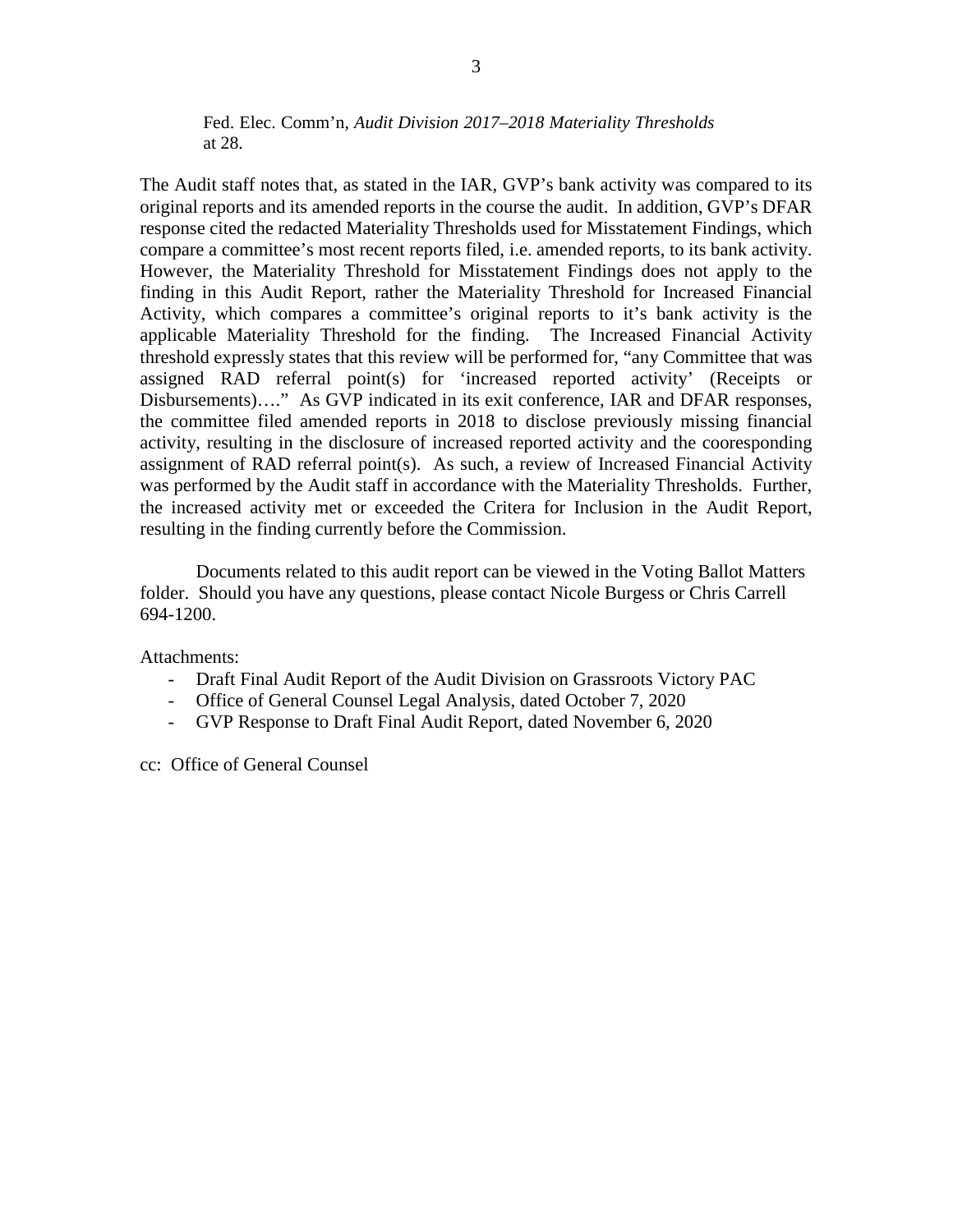

### **Why the Audit Was Done**

Federal law permits the Commission to conduct audits and field investigations of any political committee that is required to file reports under the Federal Election Campaign Act (the Act). The Commission generally conducts such audits when a committee appears not to have met the threshold requirements for substantial compliance with the  $Act.$ <sup>1</sup> The audit determines whether the committee complied with the limitations, prohibitions and disclosure requirements of the Act.

### **Future Action**

The Commission may initiate an enforcement action, at a later time, with respect to any of the matters discussed in this report.

## **Draft Final Audit Report of the Audit Division on the Grassroots Victory PAC**

(January 1, 2017 - December 31, 2018)

### **About the Committee** (p. 2)

The Grassroots Victory PAC is a non-qualified, non-connected political action committee headquartered in Washington, DC. For more information, see the chart on the Committee Organization p. 2.

### **Financial Activity** (p. 2)

| <b>Receipts</b>                        |           |  |  |  |  |
|----------------------------------------|-----------|--|--|--|--|
| <b>Contributions from Individuals</b>  | \$612,987 |  |  |  |  |
| Contributions from Other<br>O          |           |  |  |  |  |
| <b>Political Committees</b>            | 5,000     |  |  |  |  |
| <b>Offsets to Operating</b><br>$\circ$ |           |  |  |  |  |
| Expenditures                           | 26        |  |  |  |  |
| <b>Total Receipts</b>                  | \$618,013 |  |  |  |  |
|                                        |           |  |  |  |  |
| <b>Disbursements</b>                   |           |  |  |  |  |
| <b>Operating Expenditures</b><br>O     | \$ 36,852 |  |  |  |  |
| <b>Contributions to Federal</b><br>O   |           |  |  |  |  |
| Committees                             | 110,000   |  |  |  |  |
| Independent Expenditures<br>O          | 8,974     |  |  |  |  |
| <b>Contribution Refunds</b><br>$\circ$ | 8,129     |  |  |  |  |
| <b>Other Disbursements</b>             | 334,999   |  |  |  |  |
| <b>Total Disbursements</b>             | \$498,954 |  |  |  |  |

### **Finding and Recommendation** (p. 3)

Misstatement of Financial Activity – Increased Activity

<sup>1</sup> 52 U.S.C. §30111(b).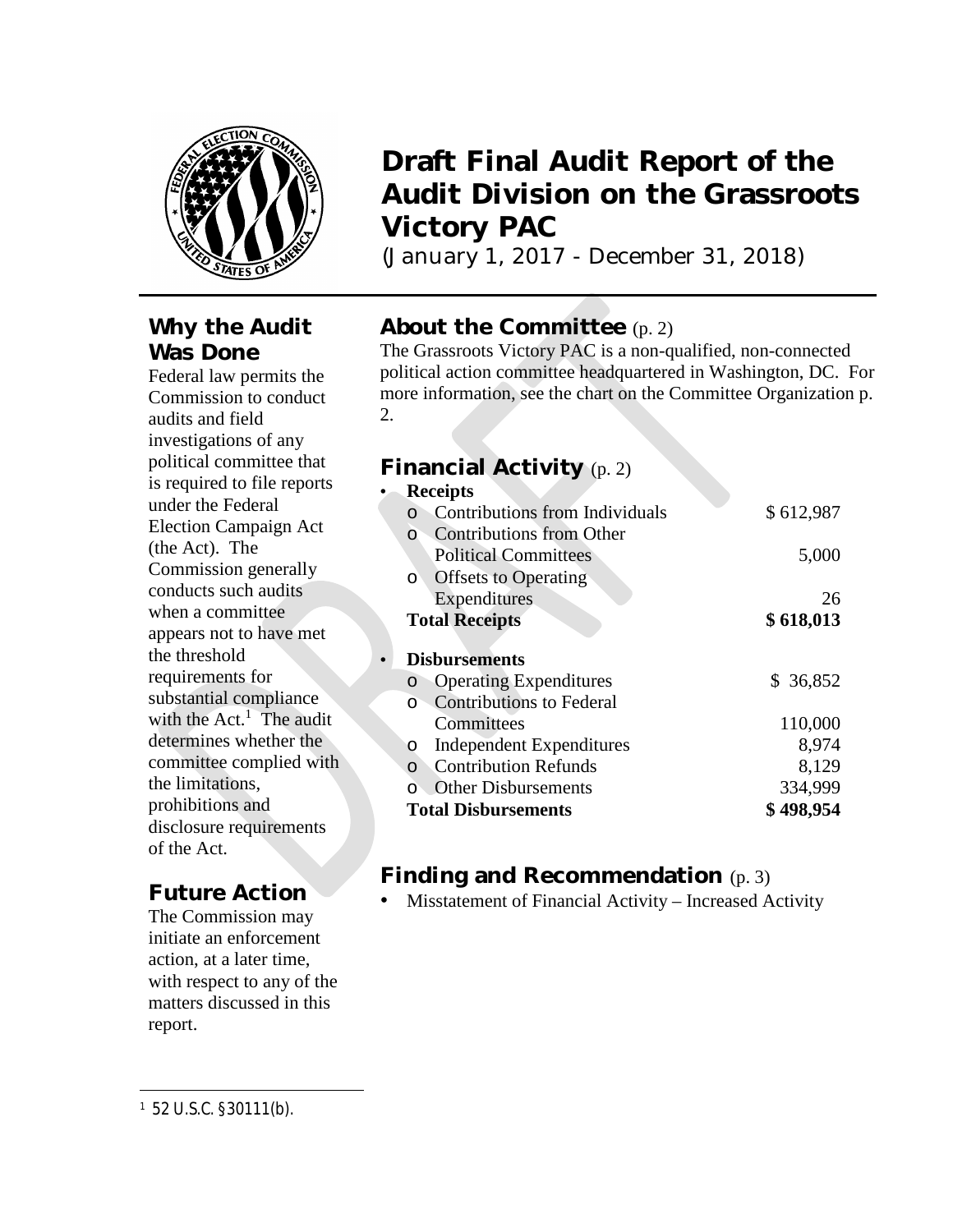

# **Draft Final Audit Report of the Audit Division on the Grassroots Victory PAC**

(January 1, 2017 – December 31, 2018)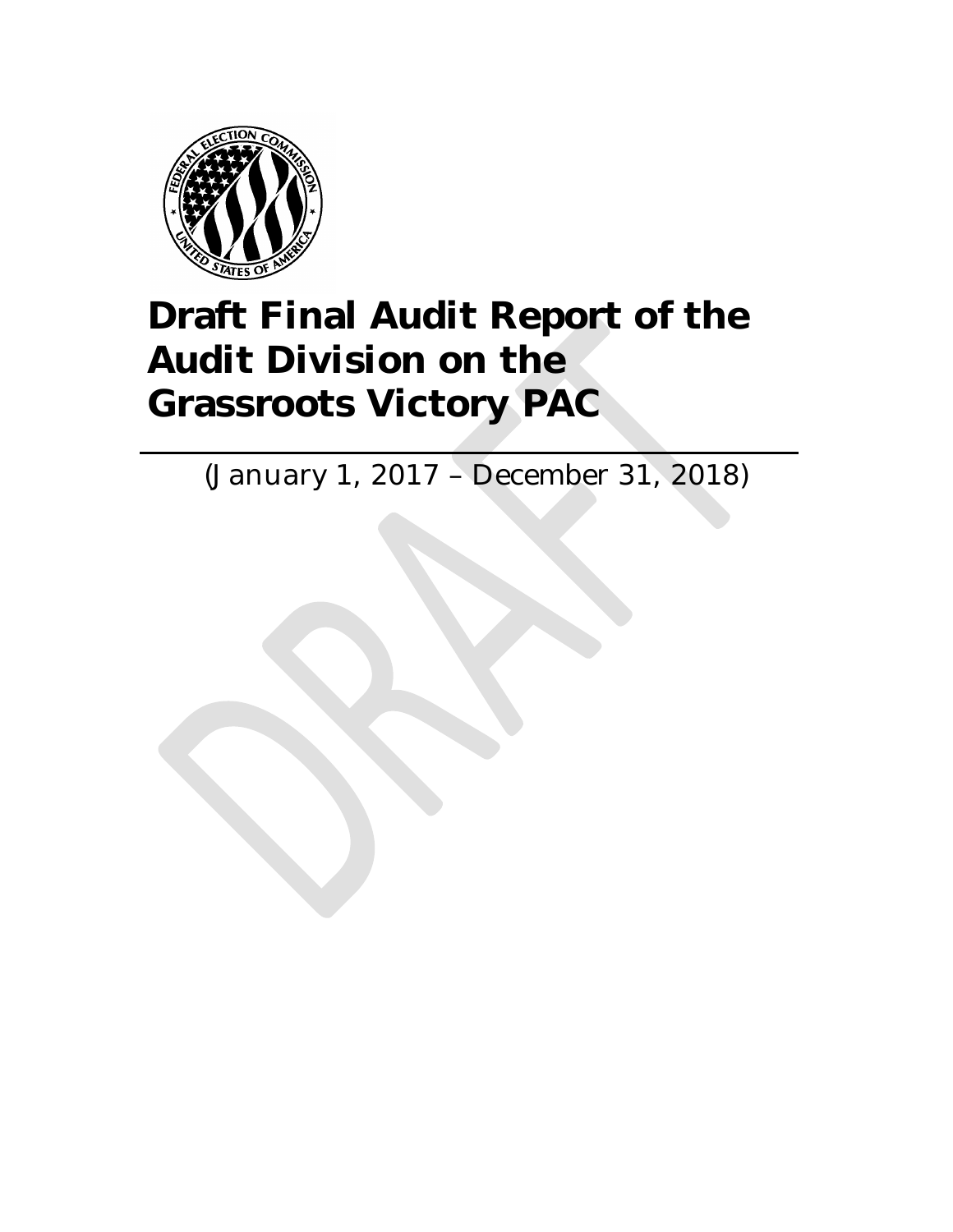## **Table of Contents**

| <b>Part I. Background</b><br><b>Authority for Audit</b> |   |
|---------------------------------------------------------|---|
| Scope of Audit                                          |   |
| <b>Part II. Overview of Committee</b>                   |   |
| Committee Organization                                  |   |
| Overview of Financial Activity                          | 2 |
| <b>Part III. Summary</b>                                |   |
| Finding and Recommendation                              | 3 |
| <b>Part IV. Finding and Recommendation</b>              |   |
| Misstatement of Financial Activity – Increased Activity |   |

**Page**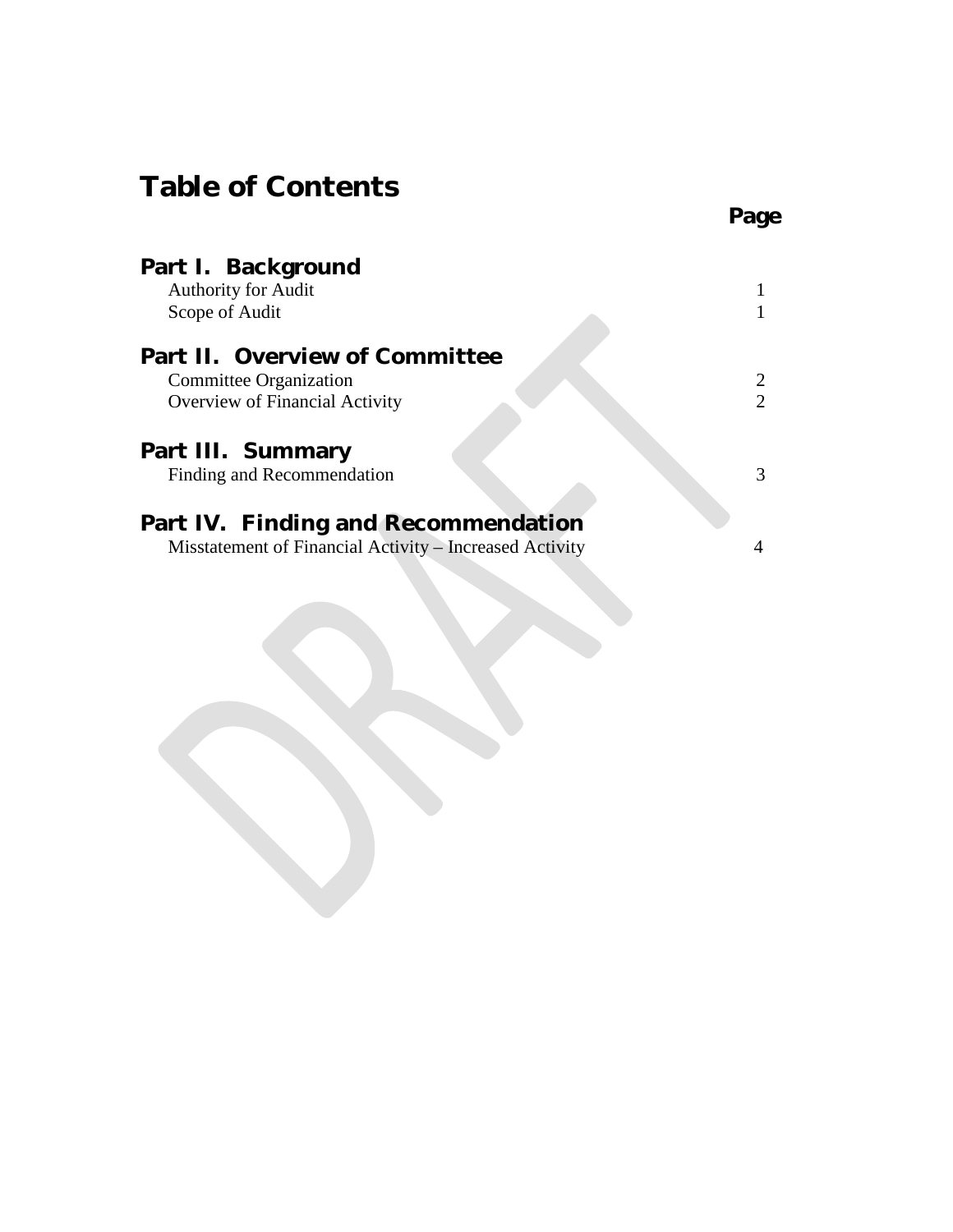## **Part I Background**

### **Authority for Audit**

This report is based on an audit of the Grassroots Victory PAC (GVP), undertaken by the Audit Division of the Federal Election Commission (the Commission) in accordance with the Federal Election Campaign Act of 1971, as amended (the Act). The Audit Division conducted the audit pursuant to 52 U.S.C. §30111(b), which permits the Commission to conduct audits and field investigations of any political committee that is required to file a report under 52 U.S.C. §30104. Prior to conducting any audit under this subsection, the Commission must perform an internal review of reports filed by selected committees to determine if the reports filed by a particular committee meet the threshold requirements for substantial compliance with the Act. 52 U.S.C. §30111(b).

## **Scope of Audit**

Following Commission-approved procedures, the Audit staff evaluated various risk factors and as a result, this audit examined:

- 1. the disclosure of individual contributors' occupation and name of employer;
- 2. the consistency between reported figures and bank records;
- 3. the completeness of records; and
- 4. other committee operations necessary to the review.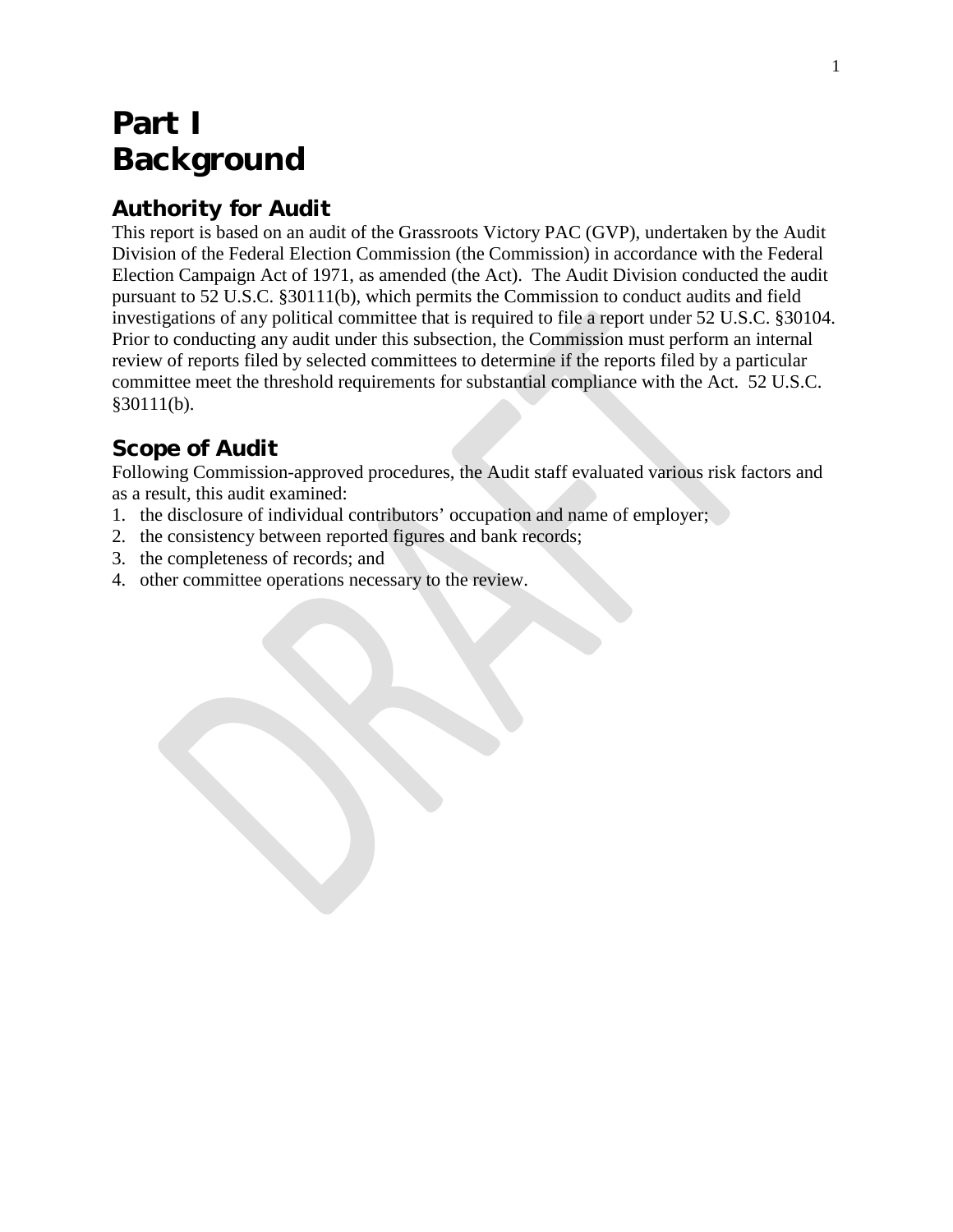## **Part II Overview of Committee**

## **Committee Organization**

|                               | <b>Important Dates</b>                          |                                        |
|-------------------------------|-------------------------------------------------|----------------------------------------|
|                               | Date of Registration                            | February 8, 2016                       |
|                               | <b>Audit Coverage</b>                           | January 1, 2017 - December 31, 2018    |
|                               | <b>Headquarters</b>                             | Washington, DC                         |
|                               | <b>Bank Information</b>                         |                                        |
| ٠                             | <b>Bank Depositories</b>                        | One                                    |
|                               | <b>Bank Accounts</b>                            | One checking account                   |
|                               | <b>Treasurer</b>                                |                                        |
|                               | Treasurer When Audit Was Conducted              | <b>Eleanor Collinson</b>               |
| $\blacksquare$                | <b>Treasurer During Period Covered by Audit</b> | Eleanor Collinson (5/17/18 - Present), |
|                               |                                                 | Shelbi Warner (2/8/16-5/16/18)         |
| <b>Management Information</b> |                                                 |                                        |
|                               | Attended FEC Campaign Finance Seminar           | Yes                                    |
| $\blacksquare$                | Who Handled Accounting and                      | Paid Staff                             |
|                               | Recordkeeping Tasks                             |                                        |

## **Overview of Financial Activity (Audited Amounts)**

 $\mathcal{L}$ 

| Cash on hand @ January 1, 2017                        | \$28,409  |
|-------------------------------------------------------|-----------|
| <b>Receipts</b>                                       |           |
| Contributions from Individuals<br>$\circ$             | 612,987   |
| <b>Contributions from Other Political</b><br>$\Omega$ |           |
| Committees                                            | 5,000     |
| <b>Offsets to Operating Expenditures</b><br>$\circ$   | 26        |
| \$618,013<br><b>Total Receipts</b>                    |           |
| <b>Disbursements</b>                                  |           |
| <b>Operating Expenditures</b><br>$\circ$              | 36,852    |
| <b>Contributions to Federal Committees</b><br>O       | 110,000   |
| Independent Expenditures<br>$\circ$                   | 8,974     |
| <b>Contribution Refunds</b><br>$\circ$                | 8,129     |
| <b>Other Disbursements</b><br>$\circ$                 | 334,999   |
| <b>Total Disbursements</b>                            | \$498,954 |
| Cash on hand @ December 31, 2018                      | \$147,468 |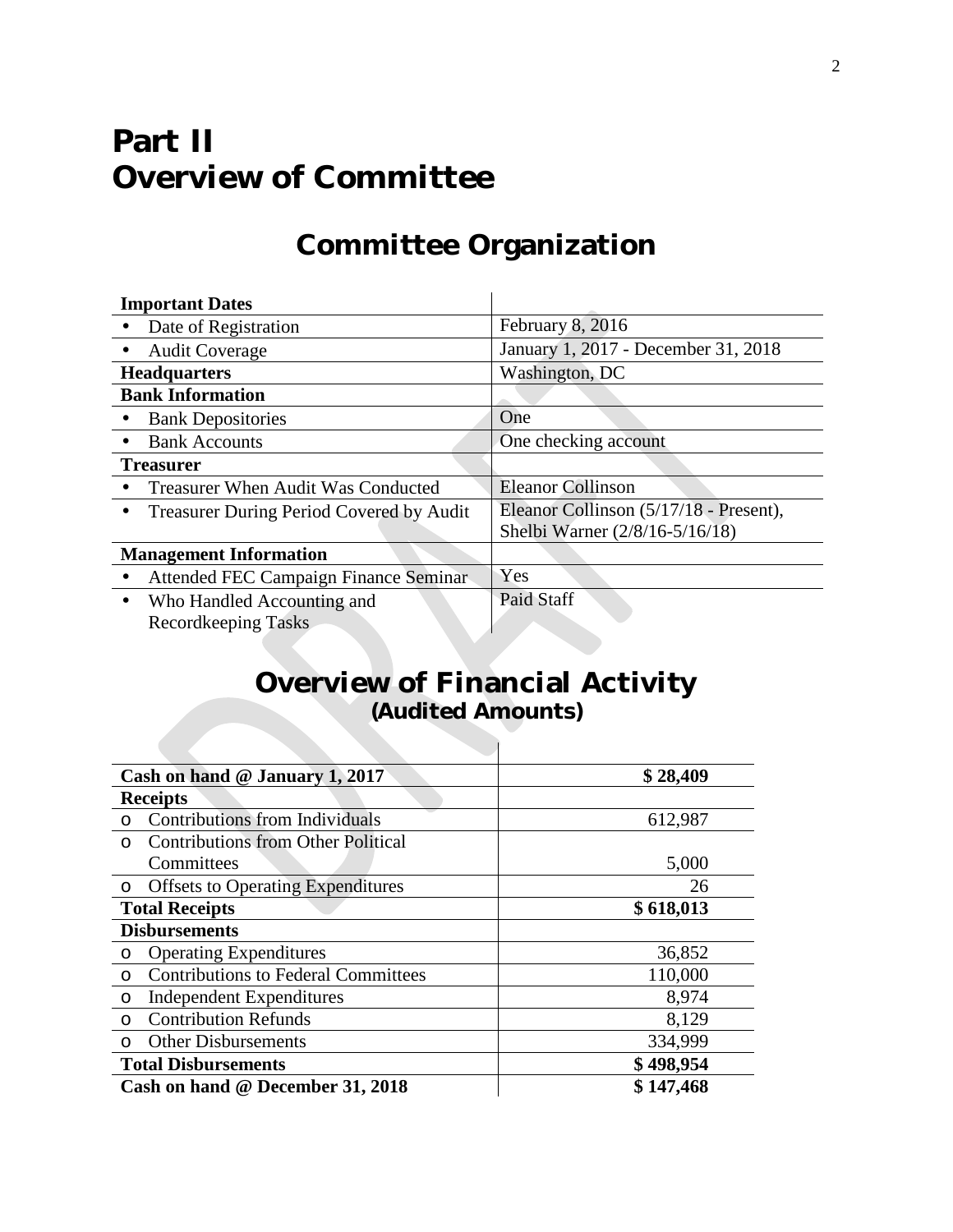## **Part III Summary**

## **Finding and Recommendation**

### **Misstatement of Financial Activity – Increased Activity**

A comparison of GVP's bank activity with its original reports filed with the Commission revealed that disbursements were understated by \$106,674 for calendar years 2017 and 2018. In response to the Interim Audit Report recommendation, GVP stated that the report should be modified to reflect that the reports on file when the audit began accurately disclosed their financial activity. (For more detail, see p. 4.)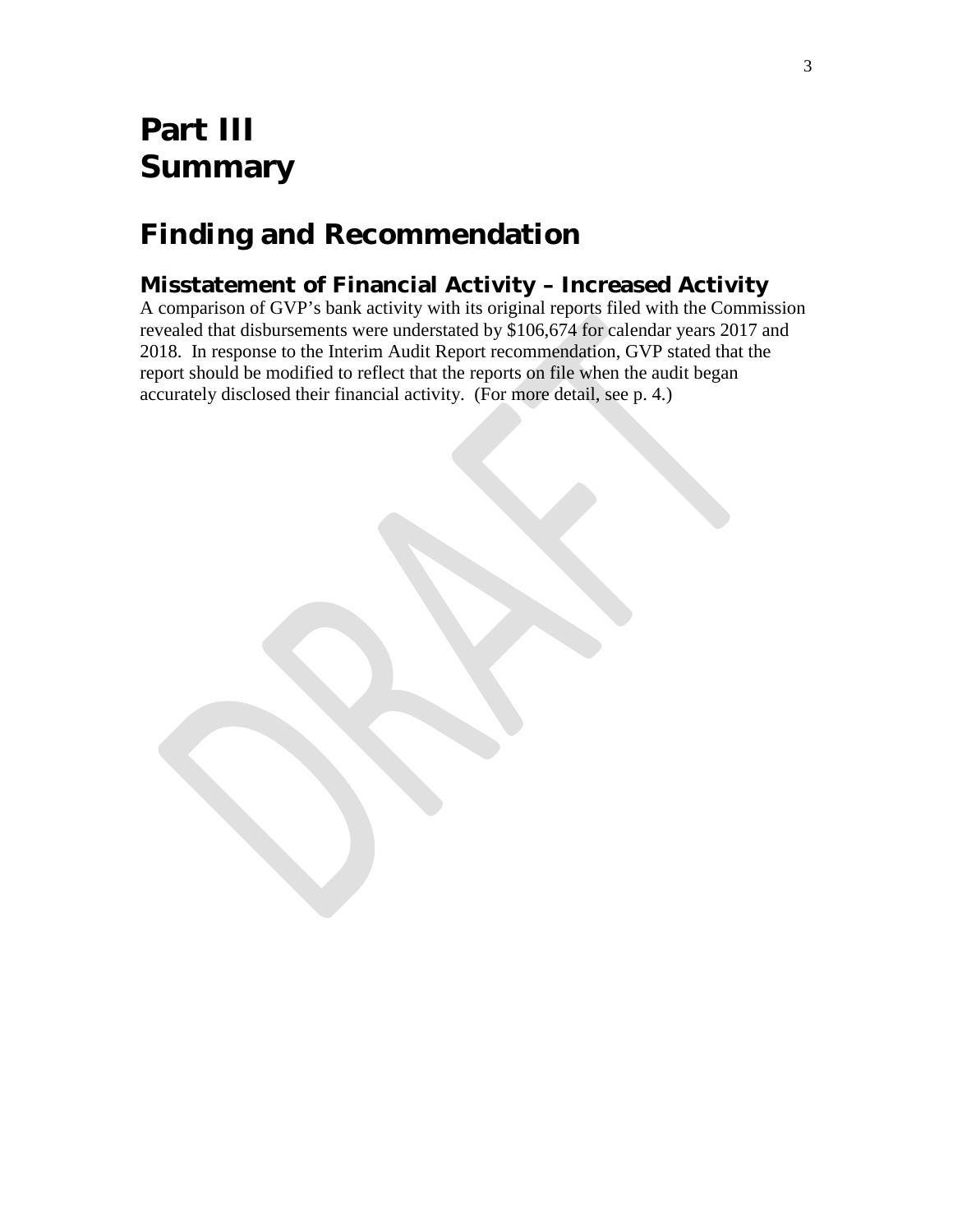## **Part IV Finding and Recommendation**

### **Misstatement of Financial Activity – Increased Activity**

#### **Summary**

A comparison of GVP's bank activity with its original reports filed with the Commission revealed that disbursements were understated by \$106,674 for calendar years 2017 and 2018. In response to the Interim Audit Report recommendation, GVP stated that the report should be modified to reflect that the reports on file when the audit began accurately disclosed their financial activity.

### **Legal Standard**

- **A. Reporting Requirements.** All political committees other than authorized committees of a candidate shall file either:
	- Quarterly reports. 52 U.S.C. § 30104(a)(4)(A); or
	- Monthly reports in all calendar years shall be filed no later than the 20th day after the last day of the month and shall be complete as of the last day of the month, except that, in lieu of filing the reports otherwise due in November and December of any year in which a regularly scheduled general election is held, a pre-general election report shall be filed in accordance with 52 U.S.C. § 30104(2)(A)(i), a post-general election report shall be filed in accordance with 52 U.S.C. §  $30104(2)$ (A)(ii), and a year-end report shall be filed no later than January 31 of the following calendar year. 52 U.S.C.  $\S 30104(a)(4)(B)$

#### **B. Contents of Reports.** Each report must disclose:

- The amount of cash on hand at the beginning and end of the reporting period;
- The total amount of receipts for the reporting period and for the calendar year;
- The total amount of disbursements for the reporting period and for the calendar year; and
- Certain transactions that require itemization on Schedule A (Itemized Receipts) or  $\mathcal{L}_{\rm{max}}$ Schedule B (Itemized Disbursements). 52 U.S.C.  $\S 30104$  (b)(1),(2),(3),(4) and (5).

### **Facts and Analysis**

### **A. Facts**

During audit fieldwork, in addition to examining GVP's most recent reports filed prior to the audit notification, the Audit staff compared GVP's originally filed reports with its bank records. The purpose of this additional reconciliation was to identify the degree to which GVP had misstated its original filings.

The Audit staff calculated that GVP understated its disbursements by \$106,674 on the original reports filed over the two-year period ending December 31, 2018. Most of the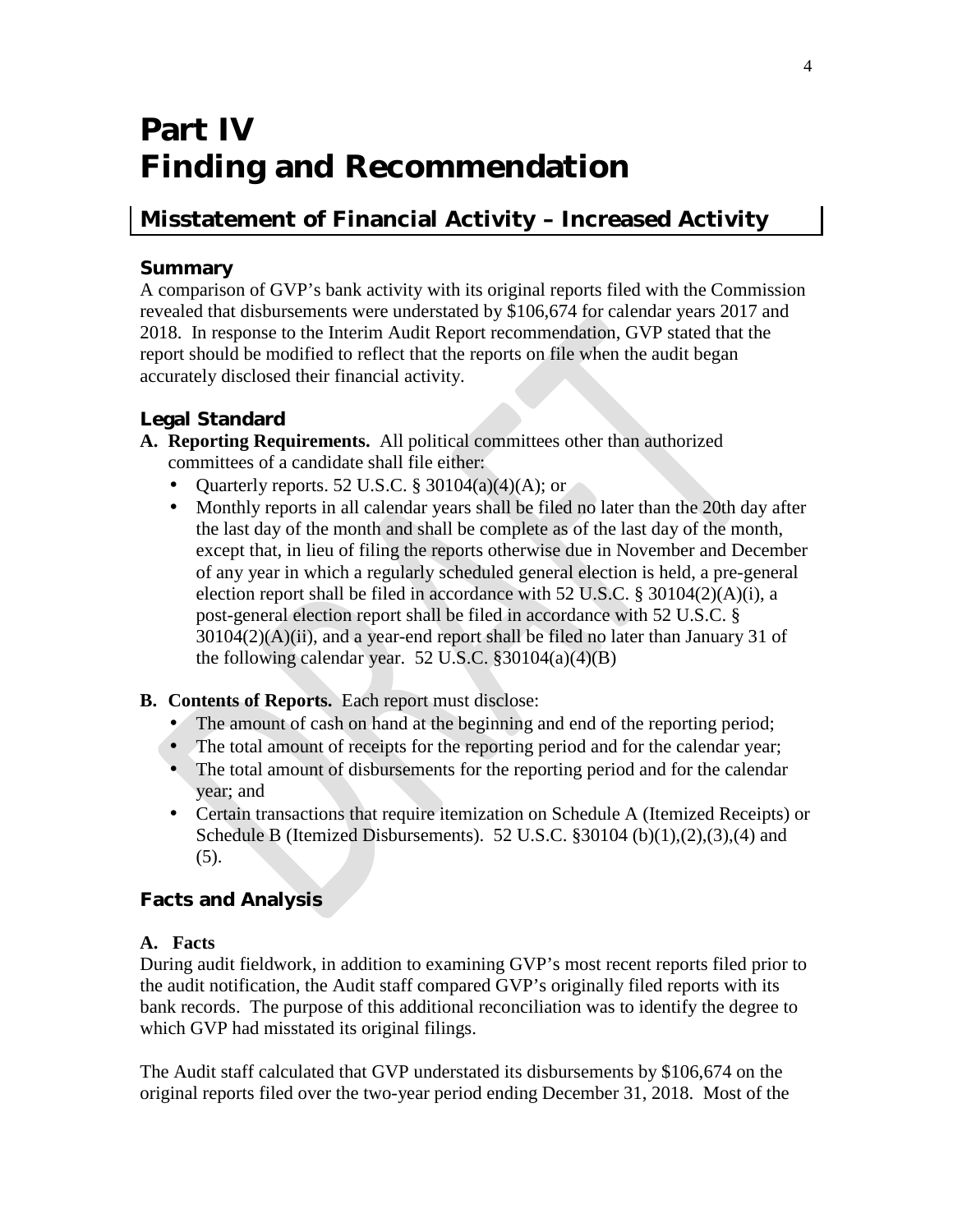understatement (\$98,342) was due to GVP not reporting any disbursements from May 2017 through November 2017. GVP subsequently amended its reports to disclose the disbursements that took place during this time.

#### **B. Interim Audit Report & Audit Division Recommendation**

The Audit staff discussed this matter with GVP representatives during the exit conference and provided the relevant schedule. In response to the exit conference, GVP stated that the finding confirms that it had unreported disbursements for calendar years 2017 and 2018. GVP further stated that it made proactive efforts, prior to Commission action, to correct the public record by amending its reports in August 2018 to disclose the unreported disbursements. GVP also stated that it is unclear why the Audit staff compared its bank activity to its original reports given that GVP amended its reports in August 2018. As noted above, the Audit staff compared GVP's original reports to its bank records to identify the degree to which GVP misstated the activity disclosed on its original filings. GVP underreported its disbursements by \$106,674 between the time the original reports were filed on or near their respective due dates and when the amendments were filed in August 2018.

The Interim Audit Report recommended that GVP provide any additional comments it deemed necessary with respect to this matter.

#### **C. Committee Response to Interim Audit Report**

In response to the Interim Audit Report recommendation, GVP stated the auditors found no new information that the Committee had not already disclosed to the Commission. According to GVP, it was not the audit that "revealed" GVP understated its disbursements by \$106,674, it was GVP's proactive response in August 2018. GVP explained that, in early 2018 they discovered unreported disbursements for its September, October, and November 2017 Monthly reports and amended those reports. To discover the source of these discrepancies GVP hired a compliance firm to review its past reports and financial activities. This review identified additional undisclosed disbursements as well as some previously reported contributions and disbursements that required amendment and resulted in GVP amending its reports in August 2018. GVP stated that the Interim Audit Report did not explain why the Audit staff worked from their original reports rather than their amended reports that were on the public record before the audit began. Further, GVP stated the Interim Audit Report should be modified to reflect that the GVP accurately disclosed its financial activity on its own volition, through amended reports that preceded the audit.

The Audit staff notes that, as highlighted in the Facts section above, it reviewed GVP's original reports and amended reports during the course of the audit. GVP is correct in stating that in August 2018, prior to the October 2019 audit notification, it amended its disclosure reports to accurately disclose missing financial activity. However, it was GVP's responsibility to accurately and timely disclose all financial activity on the respective due date of the required report. As such, the Audit staff maintains that GVP's original reports understated its disbursements by \$106,674.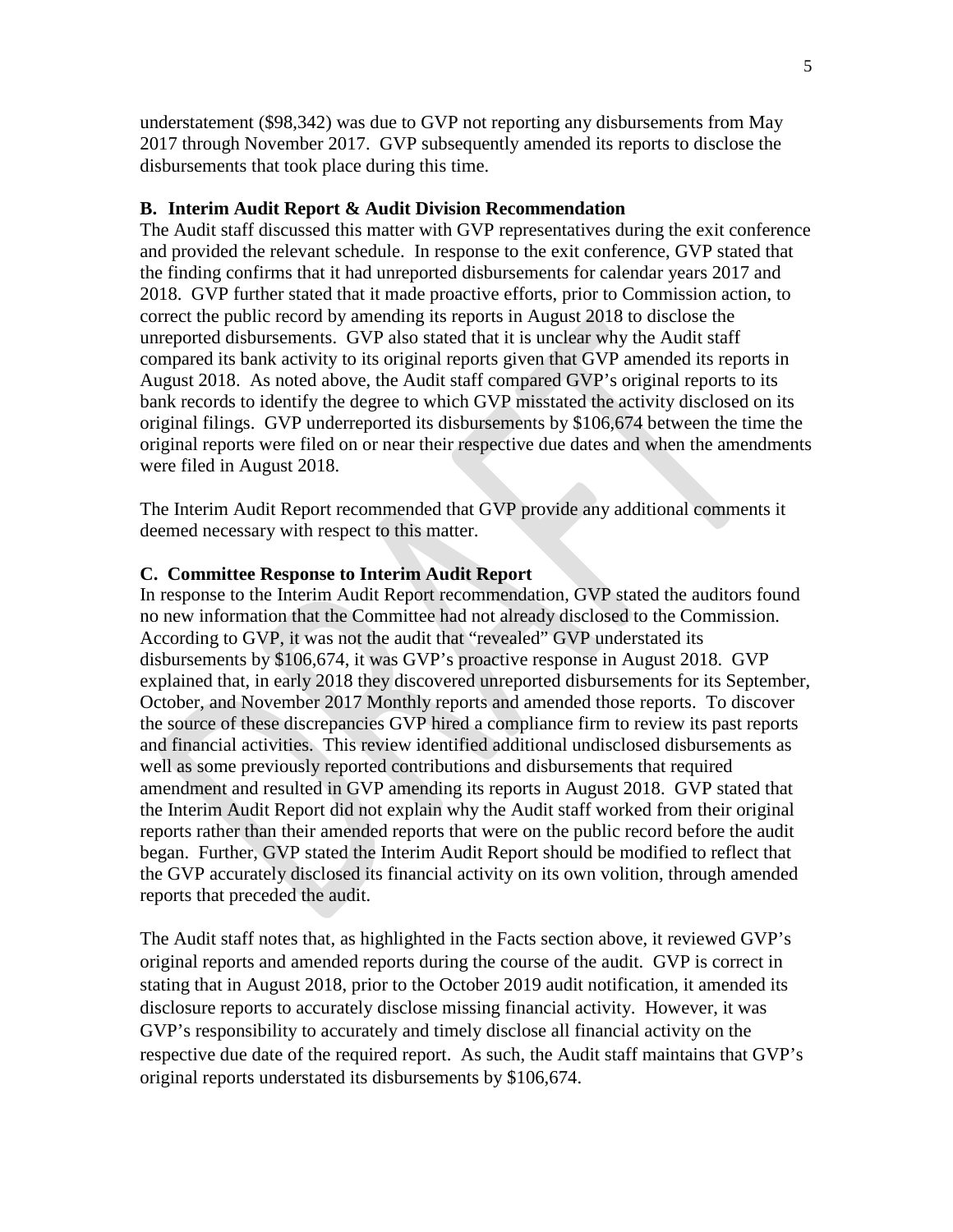

FEDERAL ELECTION COMMISSION WASHINGTON, D.C. 20463

### **MEMORANDUM**

| TO:             | Patricia C. Orrock<br><b>Chief Compliance Officer</b>                                          | October 7, 2020 |
|-----------------|------------------------------------------------------------------------------------------------|-----------------|
|                 | Dayna Brown<br><b>Acting Assistant Staff Director</b><br><b>Audit Division</b>                 |                 |
| FROM:           | Neven F. Stipanovic $AP$ for NFS<br><b>Associate General Counsel</b><br><b>Policy Division</b> |                 |
|                 | Lorenzo Holloway $dP$<br><b>Assistant General Counsel</b><br>Compliance Advice                 |                 |
|                 | Jennifer Waldman<br>Attorney                                                                   |                 |
| <b>SUBJECT:</b> | Draft Final Audit Report on Grassroots Victory Political Action<br>Committee (LRA 1106)        |                 |

The Office of the General Counsel has reviewed the proposed Draft Final Audit Report ("DFAR") for the Grassroots Victory Political Action Committee. The DFAR contains one finding: Misstatement of Financial Activity – Increased Activity. We concur with the finding. If you have any questions, please contact Jennifer Waldman, the attorney assigned to this audit.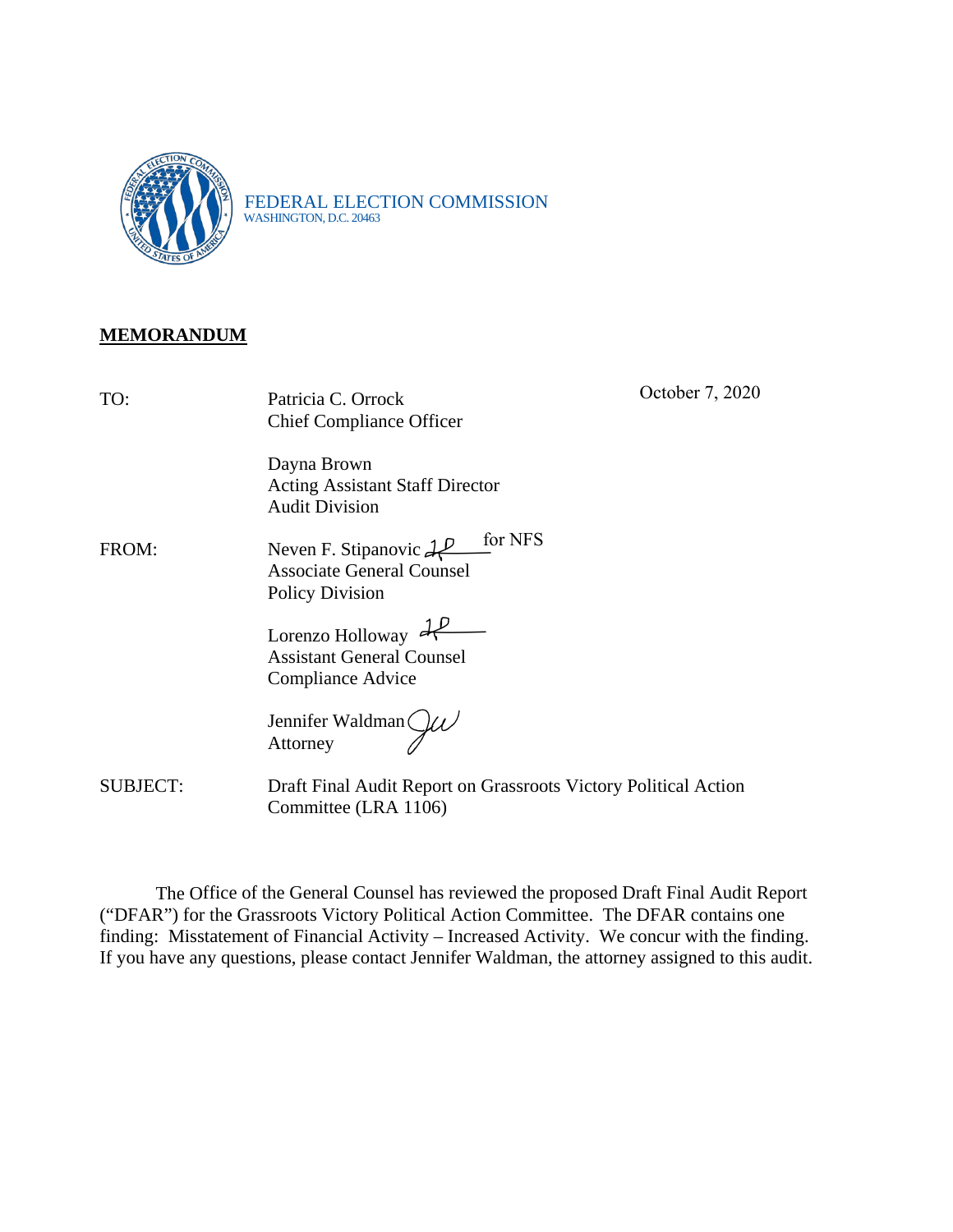

700 13th Street, NW Suite 800 Washington, D.C. 20005-3960  $\bullet$  +1.202.654.6200  $\bullet$  +1.202.654.6211 PerkinsCoie.com

November 6, 2020

Jonathan S. Berkon JBerkon@perkinscoie.com D. +1.202.434.1669 F. +1.202.654.9684

#### **VIA E-MAIL AUDIT@FEC.GOV**

Ms. Dayna C. Brown Acting Assistant Staff Director Audit Division Federal Election Commission 1050 First Street NE Washington, DC 20463

#### **Re: Grassroots Victory PAC Draft Final Audit Report**

Dear Ms. Brown:

We write as counsel for Grassroots Victory PAC ("GVP" or the "Committee") in response to the Draft Final Audit Report ("Report"). The Report, unlike the Interim Audit Report and the preliminary audit findings, finally concedes that the auditors found no new information that the Committee had not already disclosed to the Commission: "GVP is correct in stating that in August 2018, prior to the October 2019 audit notification, it amended its disclosure reports to accurately disclose missing financial activity." Report at 5. Under the Audit Division's own guidance, a misstatement of financial activity finding is therefore unwarranted. The Committee requests a hearing on this matter.

As we discussed in our response to the preliminary audit findings and to the Interim Audit Report, in early 2018, the Committee discovered unreported disbursements for its September, October, and November Monthly 2017 reports and amended those reports. To discover the source of the discrepancies, the Committee hired a compliance firm to review its past reports and financial activities. This review identified additional undisclosed disbursements as well as some previously reported contributions and disbursements that required amendment, and so the Committee amended its reports in August 2018. As noted in the Report, this audit followed those proactive amendments.

We have twice asked the auditors to explain their choice to work from the original reports rather than the amended reports that were on the public record before the audit began. Once again, the Report contains no explanation:

> The Audit staff notes that, as highlighted in the Facts section above, it reviewed GVP's original reports and amended reports during the course of the audit. GVP is correct in stating that in August 2018, prior to the October 2019 audit notification, it amended its